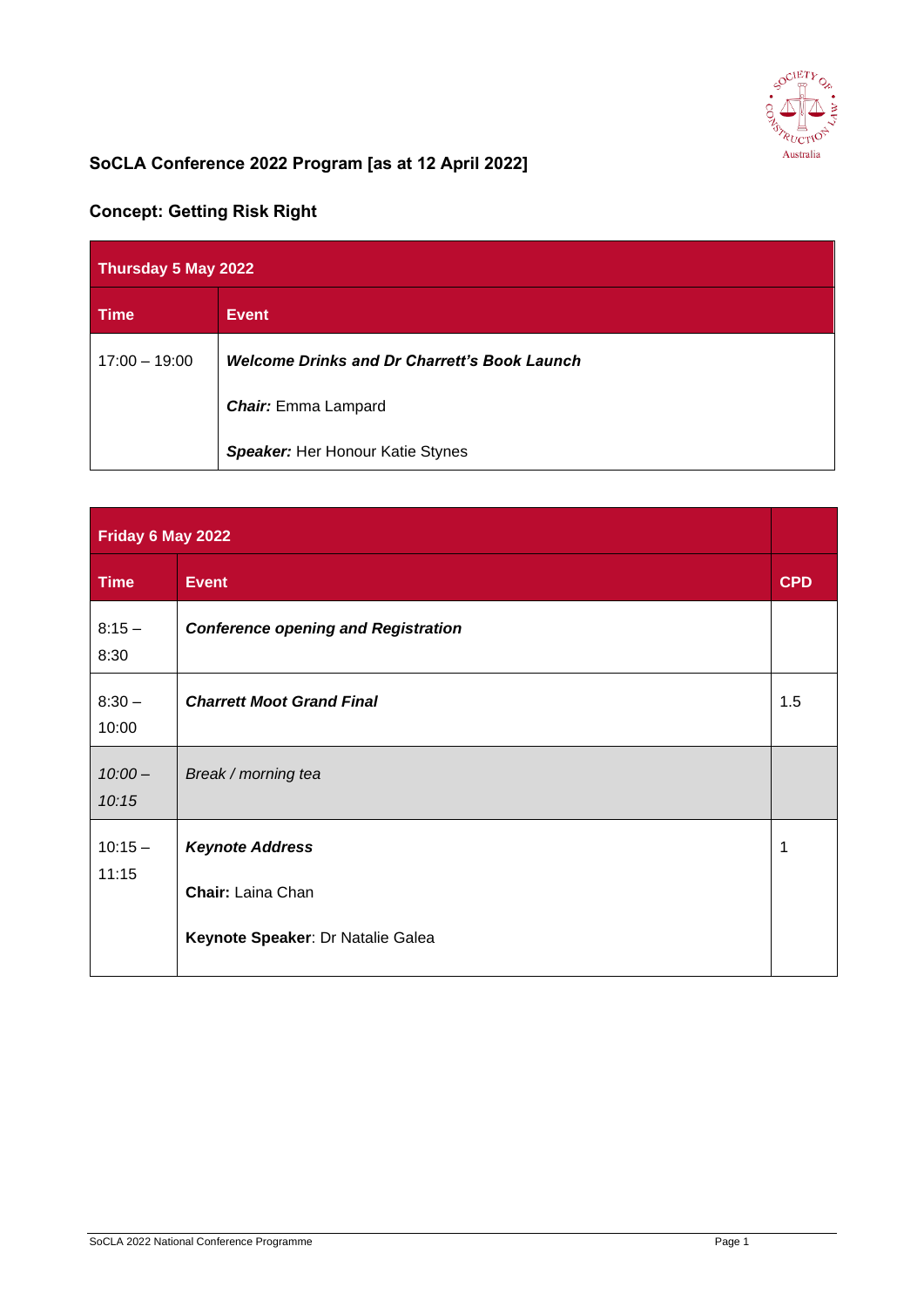

|                    | Friday 6 May 2022                                                                                                                                                     |                                                                                             |            |
|--------------------|-----------------------------------------------------------------------------------------------------------------------------------------------------------------------|---------------------------------------------------------------------------------------------|------------|
| <b>Time</b>        | <b>Event</b>                                                                                                                                                          |                                                                                             | <b>CPD</b> |
| $11:15 -$<br>12:15 | <b>Brooking Prize presentation</b>                                                                                                                                    |                                                                                             | 1          |
|                    | Presentations: 2020 Winner and 2021 Highly Commended / commended<br><b>Winners</b>                                                                                    |                                                                                             |            |
|                    | <b>Speakers</b>                                                                                                                                                       |                                                                                             |            |
|                    | 2020 Winner - Paul Tamburro                                                                                                                                           |                                                                                             |            |
|                    | 2021 Highly Commended - Joshua Bridgett                                                                                                                               |                                                                                             |            |
|                    | 2021 Hudson Prize Winner - Dr Matthew Bell                                                                                                                            |                                                                                             |            |
| $12:15-$<br>12:45  | Lunch                                                                                                                                                                 |                                                                                             |            |
|                    | <b>Baby Steps or Giant Leaps?</b>                                                                                                                                     | <b>Baby Steps or Giant Leaps?</b>                                                           |            |
|                    | <b>Chair: TBC</b>                                                                                                                                                     | <b>Chair: TBC</b>                                                                           |            |
| $12:45 -$<br>13:15 | A Variation in the Prevention Principle -<br>the Potential Effect of Bensons Property<br>Group v Key Infrastructure Australia on<br><b>Risk Allocation for Delays</b> | Challenging The Norm - Is It Time To<br>Re-Examine Renewable Construction<br>Contracting?   | 0.5        |
|                    | lan Thorpe                                                                                                                                                            | Mark Jackson                                                                                |            |
| $13:15 -$<br>13:45 | <b>Collaborative PPPs</b><br>Owen Hayford                                                                                                                             | Collaborative contracting - where are<br>we now, and why?<br>Sean Kelly / Yazmin Judd       | 0.5        |
| $13:45 -$<br>14:15 | System Integration Risk in PPP Projects<br>Damien Morris / José de Ponte / Tim<br>Lyons                                                                               | Is the Extension of Time Clause in<br><b>Construction Contracts Broken?</b><br>David Watson | 0.5        |
| $14:15-$<br>14:30  | Break / afternoon tea                                                                                                                                                 |                                                                                             |            |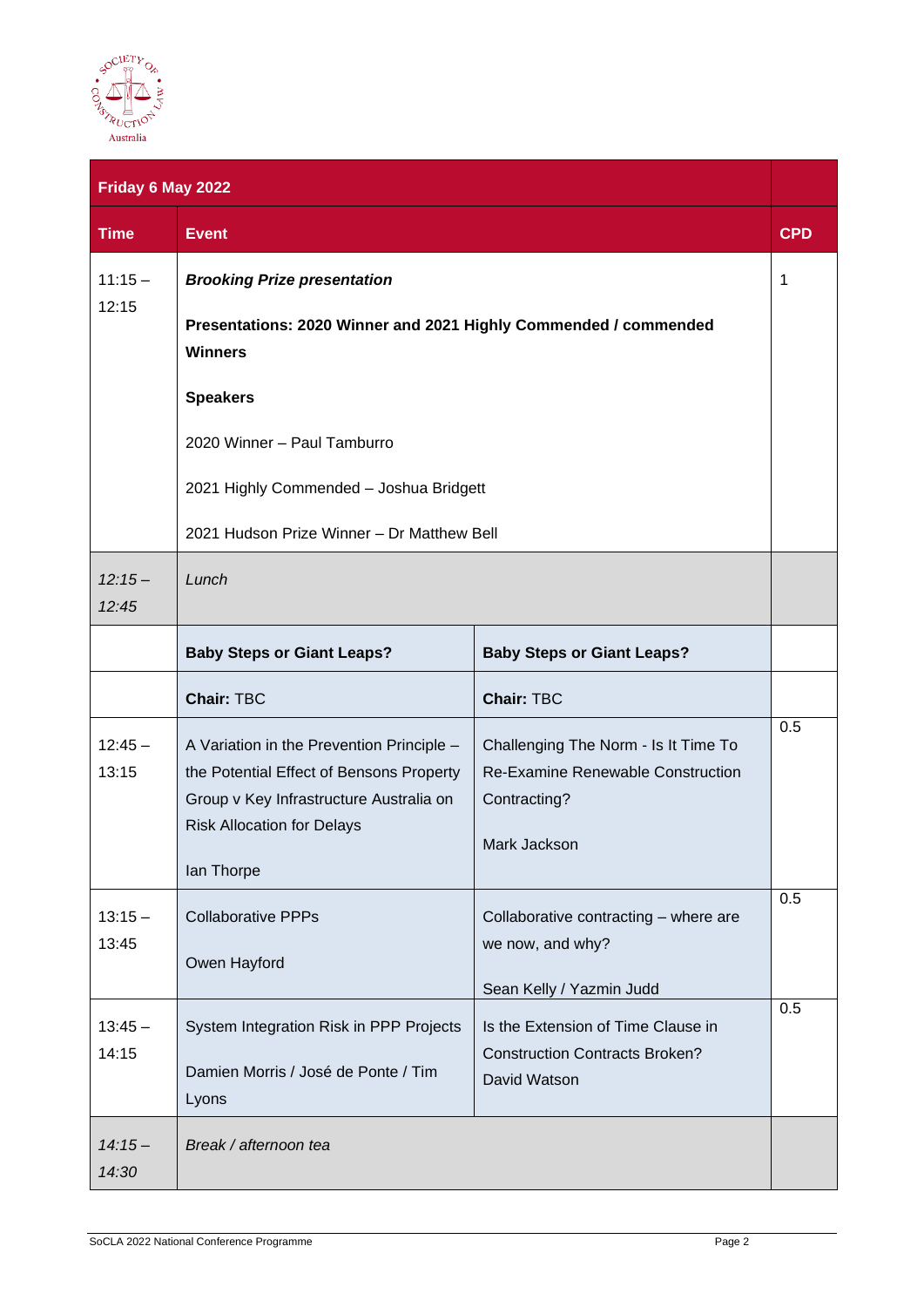

|                    | Friday 6 May 2022                                                                                                                                                                                     |                                                                                                                               |            |
|--------------------|-------------------------------------------------------------------------------------------------------------------------------------------------------------------------------------------------------|-------------------------------------------------------------------------------------------------------------------------------|------------|
| <b>Time</b>        | <b>Event</b>                                                                                                                                                                                          |                                                                                                                               | <b>CPD</b> |
|                    | <b>When Opportunity Knocks / A</b><br><b>Material Risk</b>                                                                                                                                            | <b>Baby Steps or Giant Leaps</b>                                                                                              |            |
|                    | <b>Chair: TBC</b>                                                                                                                                                                                     | <b>Chair: TBC</b>                                                                                                             |            |
| $14:30 -$<br>15:00 | The Emergence of Condition Limit<br><b>States and Reliability Based Durability</b><br>Design, and their Influence on<br><b>Traditional Expectations of Concrete</b><br>Performance.<br>Frank Papworth | Improving risk allocation for ground<br>conditions in major subsurface projects<br>Andrew Stephenson / Nastasja<br>Suhadolnik | 0.5        |
| $15:00 -$<br>15:30 | How do you Choose a Procurement<br>Model?<br><b>Kiri Parr</b>                                                                                                                                         | Getting Risk Right: the fall out from<br>getting it wrong<br>Ben Davidson / Laina Chan / Marko<br><b>Misko</b>                | 0.5        |
| $15:30 -$<br>16:00 | Manage risks: A continuing duty of<br>assured benefits<br>Raj Prakash Raman / Lourdes Luna<br>Valdez                                                                                                  | Dealing with Risk in a Digital Age -<br>Strategies to Use Law & Technology<br>Effectively<br>Peter Holcombe Henley            | 0.5        |
| $19:00 -$<br>22:00 | <b>Gala Dinner</b><br><b>Charrett Moot Winners announced</b><br><b>Gala Dinner Debate</b><br>Mentor and Mentee of the Year announced                                                                  |                                                                                                                               |            |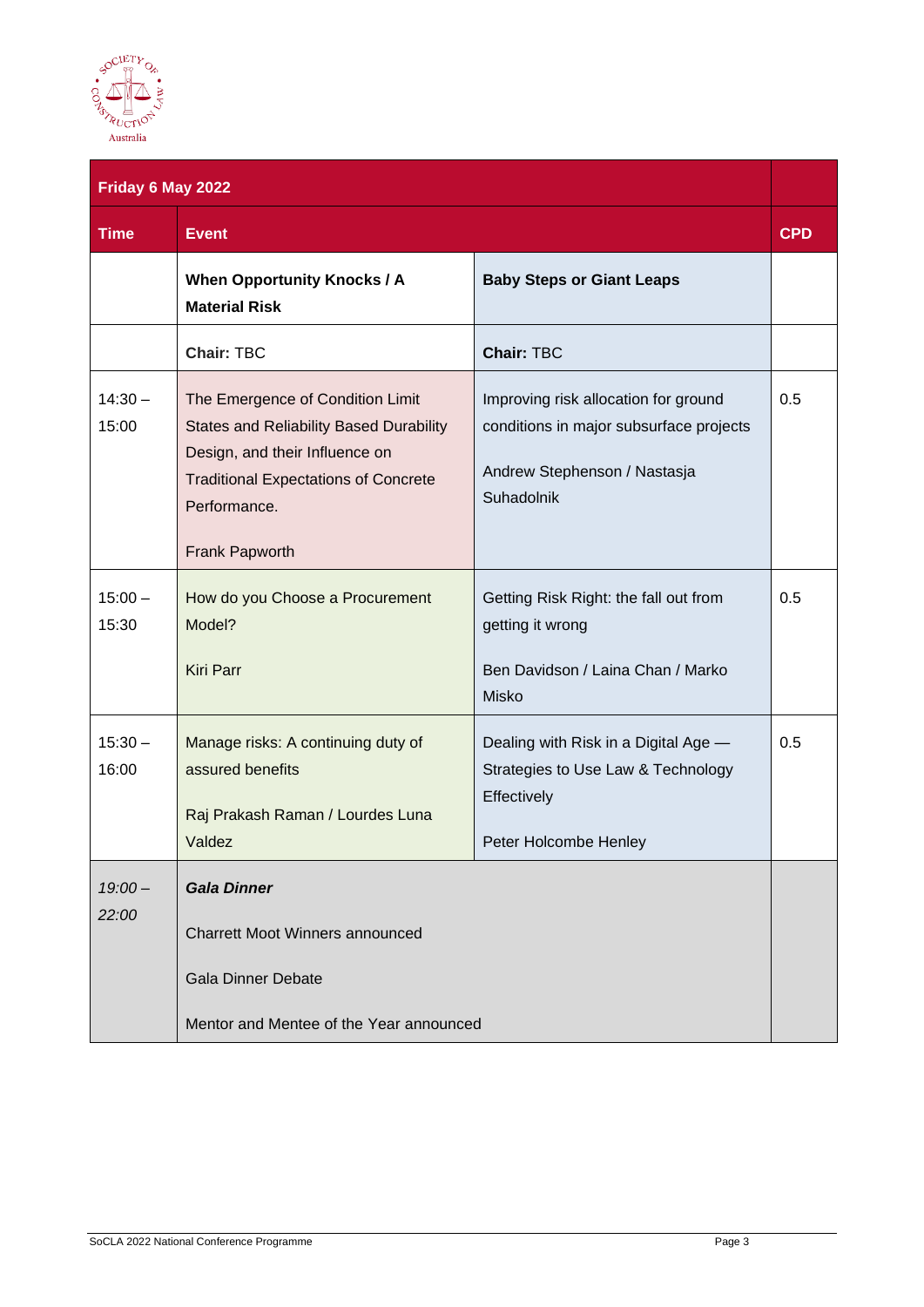

| <b>Saturday 7 May 2022</b> |                                                                                                                                                                                     |                                                                                                               |            |
|----------------------------|-------------------------------------------------------------------------------------------------------------------------------------------------------------------------------------|---------------------------------------------------------------------------------------------------------------|------------|
| <b>Time</b>                | <b>Event</b>                                                                                                                                                                        |                                                                                                               | <b>CPD</b> |
| $8:30 - 9:45$              | Key Panel Discussion - Do we want megabang for megabucks or do we want<br>to chase value? A discussion about mega project procurement<br><b>Chair: TBC</b><br>Jon Davies, Kiri Parr |                                                                                                               | 1          |
|                            | Moderator: Owen Hayford                                                                                                                                                             |                                                                                                               |            |
| 9:45-10:00                 | Break / No food                                                                                                                                                                     |                                                                                                               |            |
|                            | <b>Silver Linings</b>                                                                                                                                                               | <b>When Opportunity Knocks</b>                                                                                |            |
|                            | <b>Chair: Grant Quincey</b>                                                                                                                                                         | <b>Chair: Jeremy Parsons</b>                                                                                  |            |
| $10:00 -$<br>10:30         | The greatest risk is taking no action -<br>key learnings for the construction<br>industry arising out of the COVID-19<br>pandemic<br><b>Rebecca Mathews</b>                         | When opportunity knocks: Is NEC 4 the<br>Answer to Australia's Broken Standard<br>Form?<br><b>Scott Alden</b> | 0.5        |
| $10:30 -$<br>11:00         | Online hearings of Construction Disputes<br>- Storm clouds and silver linings<br>Russell Thirgood                                                                                   | What can the construction industry learn<br>from Elon's exploding rockets?<br>Trevor Thomas / Rebecca Dickson | 0.5        |
| $11:00-$<br>11:15          | Break / morning tea                                                                                                                                                                 |                                                                                                               |            |